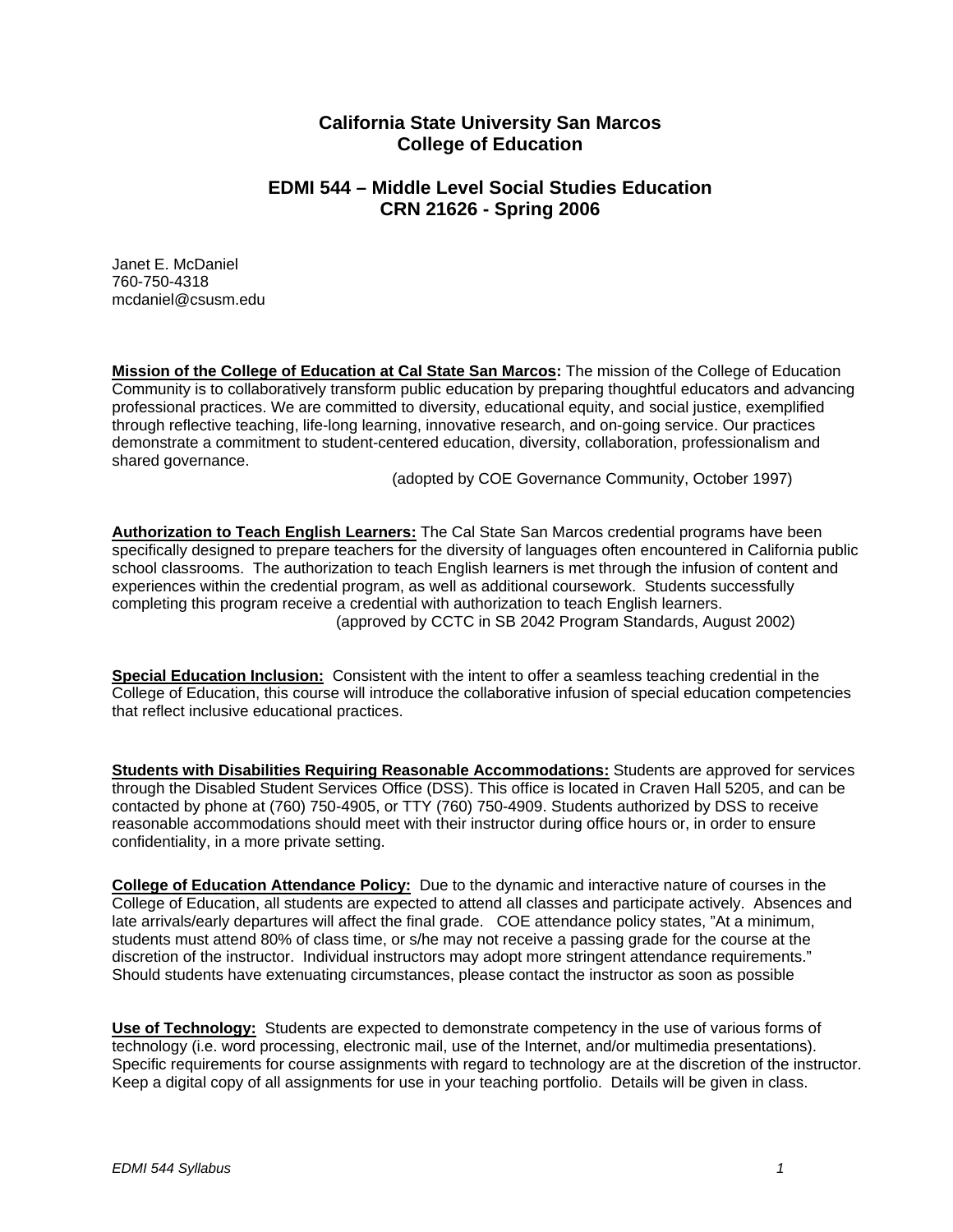### **Course Objectives:**

Students will:

- 1. Gain knowledge of:
	- the aims of social studies in K-12 education
	- appropriate methods and materials for instruction in middle level social studies;
- 2. Integrate this knowledge with past experiences and knowledge;
- 3. Prepare to apply flexibly this knowledge in the middle schools.

#### **Required Text**

State of California. *Curriculum Framework for History/Social Science K-12.*  Rethinking Schools. *Rethinking our Classrooms, v. 2.* Additional readings as assigned.

#### **Teacher Performance Expectation (TPE) Competencies**

This course is designed to help teachers seeking the Multiple Subjects Credential with Middle Level Certificate to develop the skills, knowledge, and attitudes necessary to assist schools and districts in implementing effective programs for all students. The successful candidate will be able to merge theory and practice in order to realize a comprehensive and extensive educational program for all students. The following TPEs are addressed in this course:

TPE 1A- Subject-Specific Pedagogical Skills for History/Social Science TPE 11: Social Environment

The Teacher Performance Expectations identified here are addressed in EDMI 544 through class discussions, activities, oral/visual presentations, and written assignments.

**Grading & Expectations** Teacher education is a professional preparation program. It is expected that students will come to class prepared to discuss the readings, submit required assignments, and participate in class activities. Students are expected to adhere to academic honesty and integrity, standards of dependability, confidentiality and writing achievement. Because it is important for teachers to be able to effectively communicate their ideas to students, parents, colleagues, and administrators, writing that is original, clear and error-free is a priority for the College of Education. It is expected that work will be turned in on time. Please discuss individual issues with the instructor.

#### Furthermore,

- You must maintain a B average (3.0 GPA), with all grades at a C+ or better, in your teacher education courses to receive a teaching credential from the State of California.
- If you miss two class sessions or are late (or leave early) for more than three sessions, you cannot receive a grade of A. If you miss three class sessions, you cannot receive a grade of B.
- Late assignments will be penalized by a 10% deduction in points for each weekday late. After one week, late assignments will be given a zero.

| А  | 93-100 points | в- | 80-82 points |
|----|---------------|----|--------------|
| А- | 90-92 points  | C+ | 78-79 points |
| B+ | 88-89 points  | C  | 73-77 points |
| В  | 83-87 points  | C- | 70-72 points |

### **Assignments (Details to be given in class)**